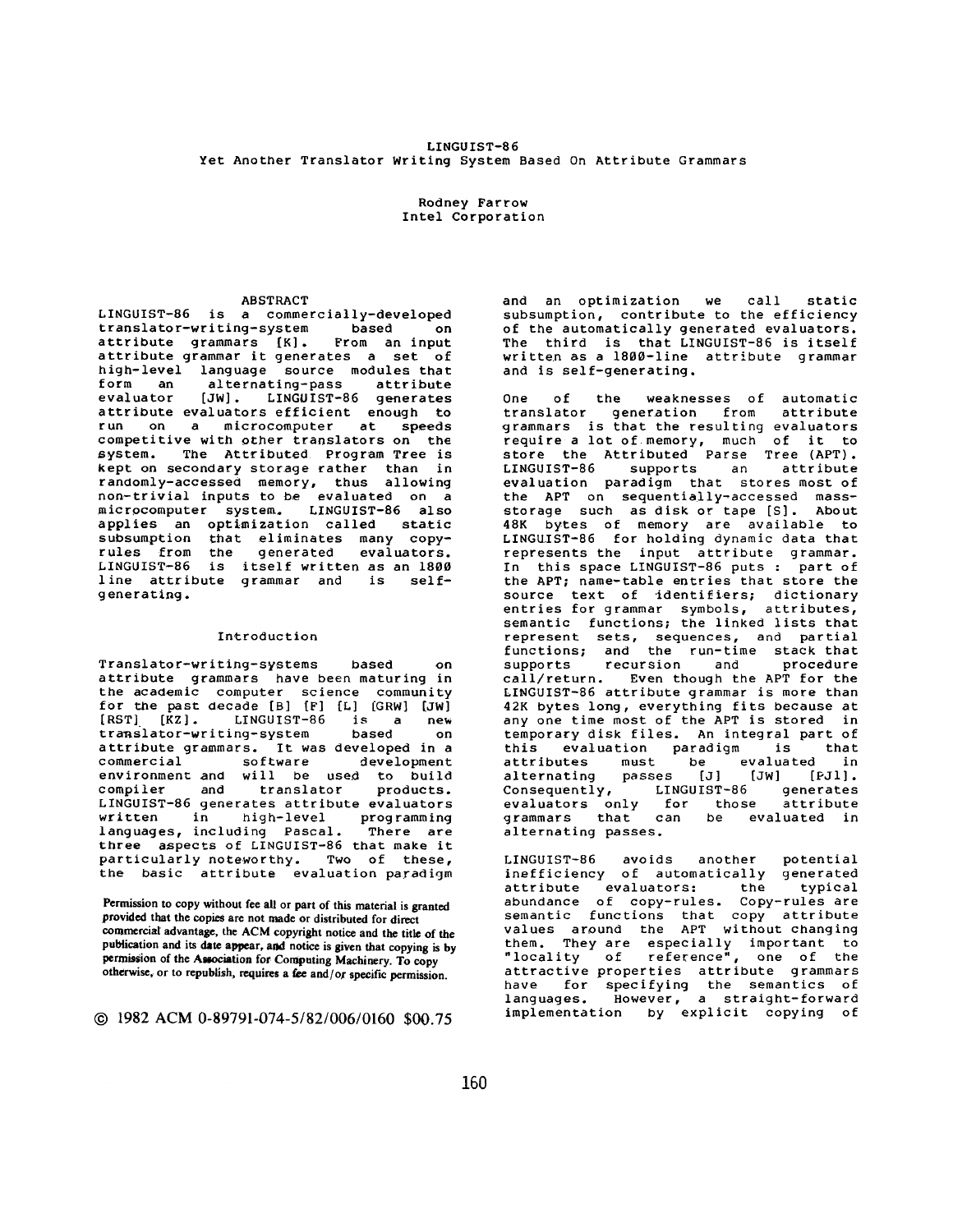values can be quite inefficient when, as in many attribute grammars, between 40 and 60 percent of the semantic functions are copy-rules. LINGUIST-86 implements an optimization, called static subsumption, that eliminates most-copy-rules-but-does<br>not require any modification, to the not require any modification to attribute grammar formalism. Not modifying the form of attribute grammars is important. Raiha [Ra] reports that *attribute* grammars which have been augmented with "global attributes" (partially as an alternative to numerous explicit copy-rules) are not as easy to write and understand, especialy for nonexpert users.

The remainder of this paper is organized into five sections. The first section contains a brief introduction to attribute grammars *and our* terminology *and notation.*  The second section discusses the attribute *evaluation* paradigm and LINGUIST-86's implementation of it. Optimizations of the attribute evaluator are considered in section three; static subsumption is discussed in this section. The *actual*  form of the input to LINGUIST-86 is presented in section four and the attribute grammar for LINGUIST-86 is briefly described. Section\_five describes some of the *operational* characteristics of LINGUIST-86 as a program,

I. An Introd'uction to Attribute Grammars

Attribute grammars were first proposed by Knuth [K] as a way to specify the semantics of programming languages. The basis of an attribute grammar is a context-free grammar that describes the abstract syntax of the language. This context-free grammar is augmented with ATTRIBUTES and SEMANTIC FUNCTIONS. Attributes are associated with the symbols of the grammar, both terminal and nonterminal. We write "S.A" to denote attribute A of symbol S. Semantic functions are associated with productions.

```
1 S0 := V S1<br>2 S1.A = Inc12 SL.A = IncrIfZero(T.B, SØ.A)<br>3 SO.C = SL.CSO.C = SL.C
```
**4 S ::= T**  5  $S.C = IncrIfZero(T.B, S.A)$ 

Figure 1

Lines 2,3 and 5 of figure 1 *are* examples of semantic functions. The notation of this example is widely used. In the production of line i, \$0 and S1 denote separate occurrences of the same symbol, the numeric suffixes distinguish both the symbols and their attributes. A semantic function specifies the value to be associated with an attribute of some symbol of the production, e.g. SI.A. Semantic functions are *pure* functions,

i.e. no side-effects. Their only<br>arguments are attributes of the are attributes production.

The underlying context-free grammar of an attribute grammar describes a language. Any string in this *language* has a parse tree associated *with* it by the grammar. The nodes of this parse tree can be labelled with symbols of the grammar. Each interior node of this tree has two productions *associated* with it. The lefthand-side (LHS) production is the production that derives this node. The children of this node are labelled with the symbols in the right-hand-side of the LHS production. The right-hand-side (RHS) *production* is the production that applies *.at* the parent of this node, which is labelled with the left-hand-side symbol of the RHS production. This node and the siblings of this node are labelled with the symbols in the right-hand side of the RHS production. Leaves of the tree don't have LHS productions; the root doesn't have a RHS production. Figure 2 shows a tree *fragment that* contains a node X and its parent, siblings and children, as well as the LHS production and RHS production associated with X.



### An APT Fragment Figure 2

An ATTRIBUTED PARSE TREE (APT) is a parse tree in which each node contains fields that correspond to the attributes of its labelling grammar symbol. Each of these fields is an ATTRIBUTE-INSTANCE. Each *attribute* has a set of possible values *analogous to* the "type" of a variable in a programming *language.* However, each *attribute-instance* takes on precisely one such value; attribute-instances are not variables. The values of attributeinstances are specified by the semantic functions.

The semantic functions of a production represent a template for specifying the values of attribute-instances In the APT.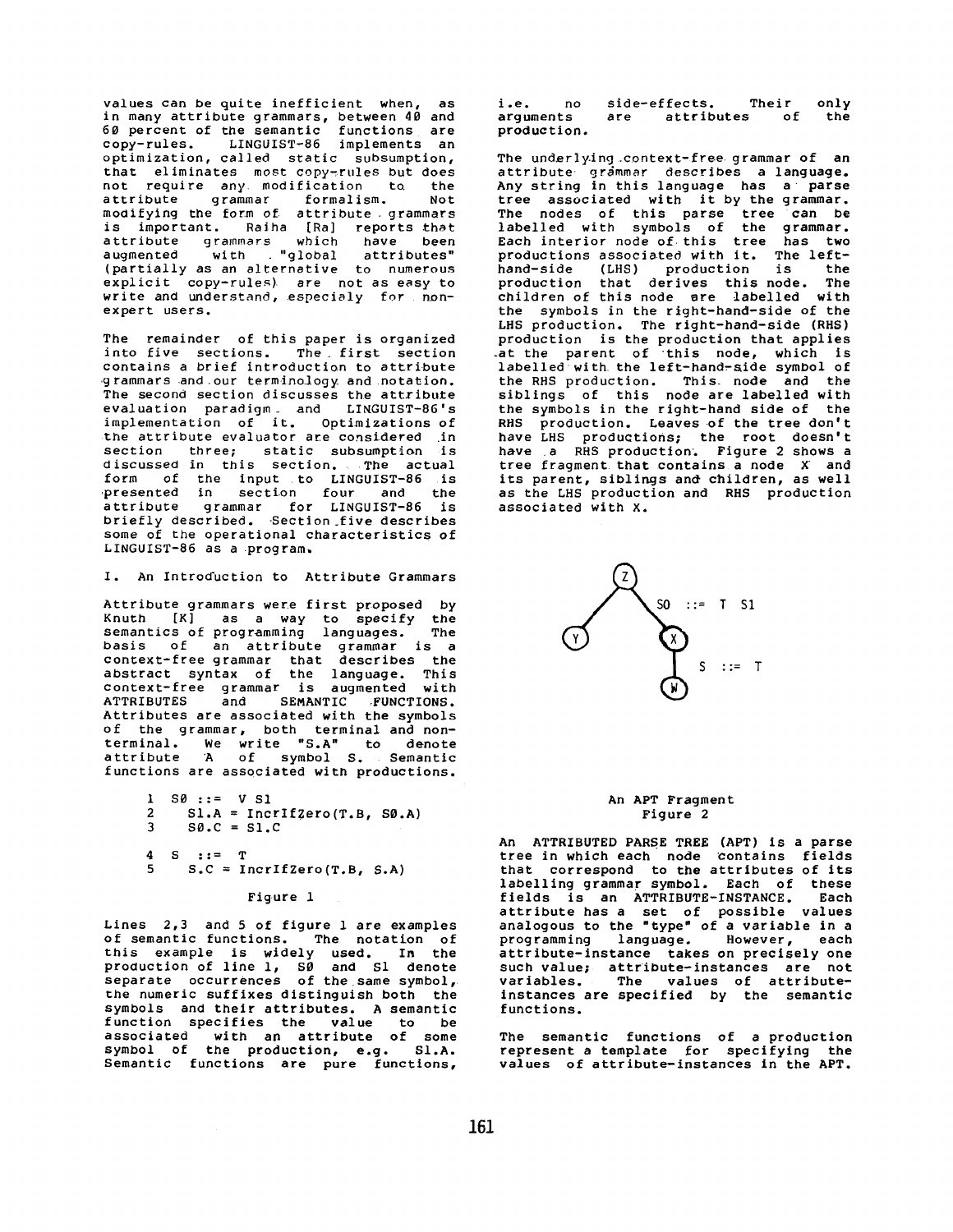Consider figure 2 again. X is an APT node that is associated with S1 in produc'tion "S0 ::= T SI" and X is associated with S in "S ::= T". The semantic function NSI.A = IncrIfZero(S0.A, T.B)" indicates that the value of attribute-instance  $\boldsymbol{\mathsf{X}}$ .A will be the result of evaluating IncrIfZero(Z.A, \\,B), where Z and Y are other APT nodes (that correspond to grammar symbols S and T) as shown in the figure. Similarly, the semantic function "S0.C = SI.C" indicates that attributeinstances Z.C and X.C will have the same value.

Since two different productions are associated with each attribute-instance, there could be two semantic functions that independently specify its value, one from the LHS production and one from the RHS production. Attribute grammars avoid require that either all instances of a particular attribute be defined in their LHS production, or that they all be defined in their RHS production. Attributes whose instances are all defined in their LHS production are called SYNTHESIZED attributes; attributes whose instances are all defined in the RHS production are called INHERITED attributes. Every attribute is either inherited or synthesized. The start symbol has no inherited attributes; terminal symbols have no synthesized attributes. From the point of view of an individual production these conditions require that the semantic functions of a production MUST define EXACTLY the righthand-side occurrences of inherited attributes and all synthesized attributes of the left-hand symbol. Inherited attributes propagate information down the tree, towards the leaves. Synthesized attributes propagate information up the tree, toward the root.

Although the semantic functions of an attribute grammar specify a unique value for each attribute-instance, in order to actually compute this value the values of any other attribute-instances that are arguments of the defining semantic function must first be available. In the example of figure 2, before X.A can be computed Z.A and Y.B must have already been computed. Such dependency relations restrict the order in which attributeinstance can be evaluated. In extreme cases an attribute-instance can depend on itself; such a situation is called a circularity and occurs only in ill-defined attribute grammars. In general, it is an exponentially hard problem [JOR] to determine that an attribute grammar is non-circular; i.e. no APT that can be generated by the attribute grammar contains a circularly defined attributeinstance. Fortunately there are several interesting and widely applicable sufficient conditions that can be checked in polynomial time [B] [JW] [KW] [Ka].

The result of the translation specified by an attribute grammar is realized as the values of one or more (necessarily synthesized) attribute-instances of the root of the APT. In order to compute these values the other attribute-instances must be computed. An ATTRIBUTE EVALUATION PARADIGM is a meta-algorithm for computing attribute-instances such that no<br>attribute-instance-is-computed-before all attribute-instance is computed before all<br>dependent attribute-instances are dependent attribute-instances available and such that all attributeinstances of the root are computed. An attribute evaluation paradigm may work correctly only on a subset of all welldefined attribute grammars, but it must work correctly on any APT of an acceptable attribute grammar.

Attribute grammars are attractive specification tools. Two principal reasons for this are their LOCALITY OF REFERENCE and their NON-PROCEDURAL NATURE. We say that an attribute grammar has locality of reference in that the values it defines (i.e. the attribute-instances) are specified exclusively in terms of other attribute-instances local to a production. An attribute grammar does not contain any global variables or hidden state which can affect the translation. Each local piece of an attribute grammar, i.e. production, communicates with the outside world only through strictly defined interfaces: the attributeoccurrences of the production.

Like a context-free grammar, an attribute *grammar* is a description rather than an algorithm. Just as a context-free grammar specifies phrase-structure independently of a parsing algorithm, so does an attribute grammar specify semantics or translation without presuming an evaluation order. Because semantic functions are pure functions, the definition of attribute-instance is determined by the attribute *grammar* and the APT, not by the algorithms of the semantic functions. Thus, an attribute grammar is a locally specified, nonprocedural description of values rather than an alogorithm for computing values.

## II. The Attribute Evaluation Paradigm

LINGUIST-86 supports the strategy of "evaluation in alternating passes" proposed by Jazayeri [J] [JW] [JPI]. For alternating pass *evaluation* there is a simple strategy, described by Schulz [S], that allocates most of the APT to secondary storage and that achieves both prefix and postfix visits to every APT node during each pass. LINGUIST-86 uses alternating pass evaluation is to take advantage of this. The evaluation strategy calls for storing a linearized version of the APT in an intermediate file. When an APT node, N, is encountered during the course of attribute evaluation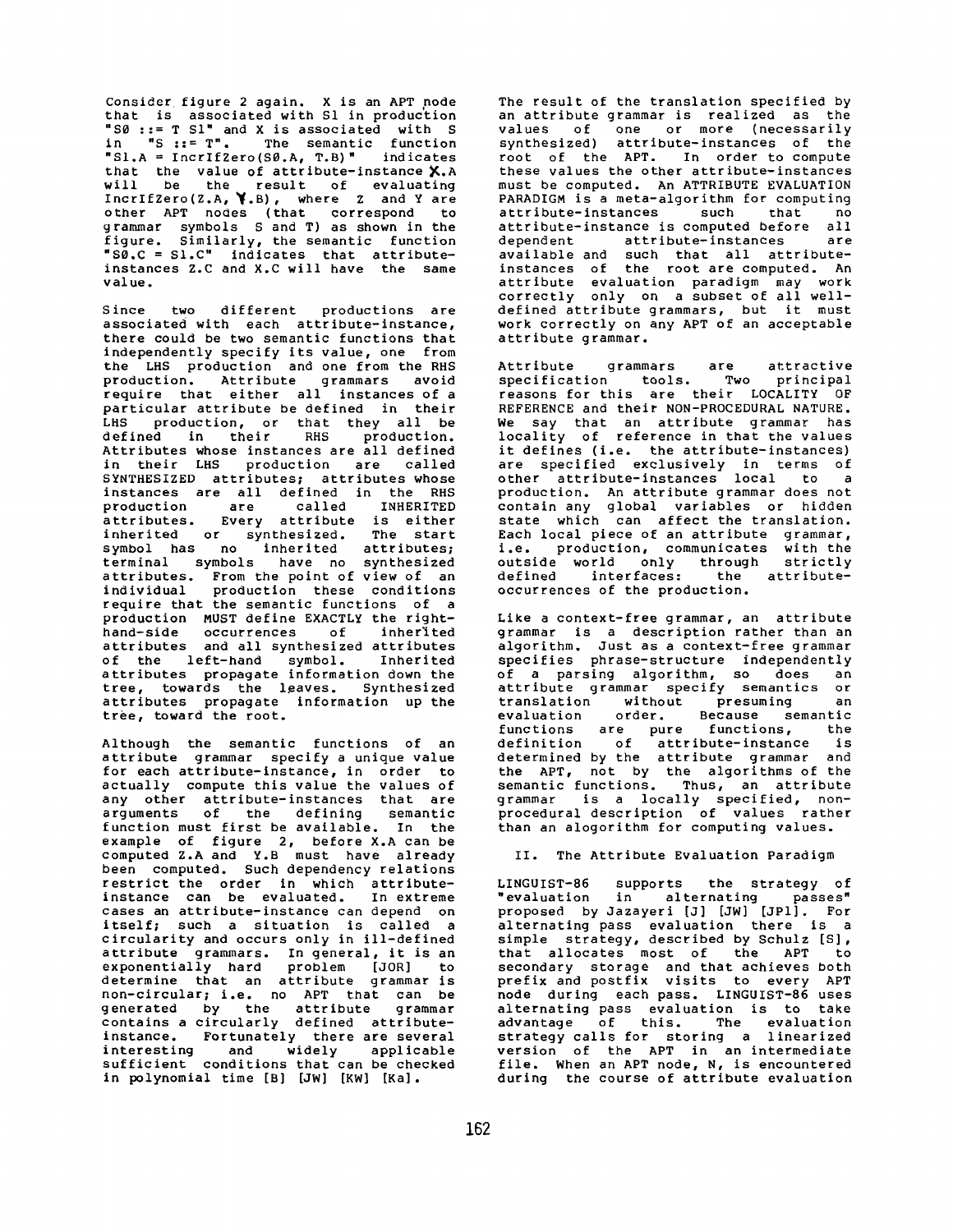it is read from the intermediate file onto a stack in memory. N is kept on the stack while the sub-tree descended from N is visited (and those nodes get put on the stack "on top of" N) and attributeinstances in that subtree are assigned values. The evaluation of the sub-tree may use the values of some attributeinstances of N and may define other attribute-instances. When the evaluation pass over N's subtree is finished node N is written to the intermediate file. Because of the the *evaluation* order, the nodes of N's subtree will have already been written to the file.

LINGUIST-86's paradigm for APT traversal and attribute evaluation in a left-toright pass is given in figure 3. Depicted is the process of "visiting" the sub-APT whose root is an instance of X0.

read all attribs of ×i from input APT file eval inherited attribs of Xl for this pass visit the sub-APT whose root is X1 write all attribs of Xl to output APT file

read all attribs of X2 from input APT file eval inherited attribs of X2 for this pass visit the sub-APT whose root is X2 write all attribs of X2 to output APT file  $\sim$  . . .

read all attribs of Xn from input APT file eval inherited attribs of Xn for this pass visit the sub-APT whose root is Xn write all attribs of Xn to output APT file

eval synthesized attribs of  $X\emptyset$ return from visiting sub-APT rooted at X0

# Attribute *Evaluation* Paradigm Figure 3

Although Schulz IS] describes an interpretive approach that uses a single intermediate file, LINGUIST-86 generates in-line code to read *and* write APT nodes and to evaluate semantic functions. Two intermediate files are used per pass; APT nodes are read from one intermediate file *and* written to the other *intermediate*  file.

This model of attribute evaluation requires reading nodes in prefix order and writing them in postfix order. The output file of a left-to-right pass is a left-toright, postfix ordering of the nodes of te APT. The input file for a right-to-left pass is a right-to-left, prefix ordering of the APT nodes. Thus, if the output file of a left-to-right pass is read backwards it can be the input file for a right-to-left pass. Of course, the same is true for a right-to-left pass followed by a left-to-right pass. This trait is illustrated by the diagram below.





AC B DE FG H I J K LM postfix prefix  $\leftarrow -$  right-to-left

The attribute evaluation strategy does not tell how to build the first linearized APT file. There are two approaches that fit immediately in the *evaluation* paradigm. One is for the parser to emit tree nodes in bottom-up order. This creates an intermediate APT file that is identical to what would have been created by a left-toright attribute *evaluator.* No attribute evaluation is done because there is no prefix encounter of these nodes; the first attribute *evaluation* pass is right-toleft.

The other approach is for the parser to emit nodes in prefix order, like a recursive descent parser. Accepting the next node from the parser takes the place of reading the next APT node. In this case, evaluation of semantics can be done during the same pass as parsing, and the first semantic pass is a left-to-right pass.

LINGUIST-86 supports both of these strategies. Part of its input is an indication of which strategy is to be used. The only difference in the *attribute evaluators* is whether the first *attribute* evaluation pass is right-to-left (the first approach) or left-to-right (the second approach). LINGUIST-86 itself uses the first method.

The code that reads/writes APT nodes and evaluates semantic functions is organized as a set of mutually recursive procedures called "production-procedures". There *are*  distinct sets of production-procedures for each pass. Each production-procedure has one value/result parameter, an APT node, that corresponds to the left-hand-side of the production. Space for those APT nodes that correspond to the production's righthand-side *are* allocated as local variables of *a production-procedure.* Thus, the stack of APT nodes is intermixed with the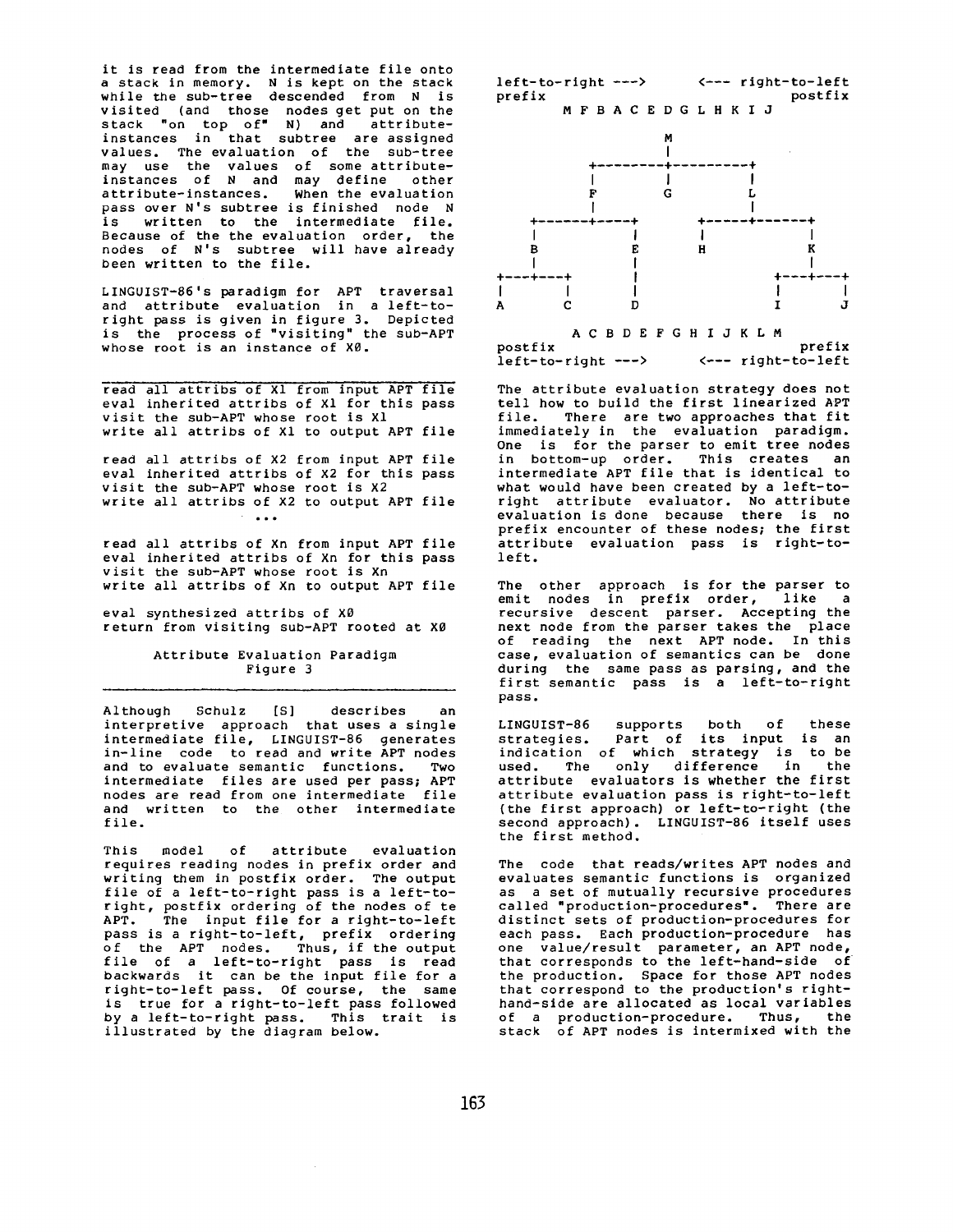system run-time stack that supports procedure call/return, parameter passing, and recursion. The body of each production-procedure reads rlght-hand-side APT nodes from the input intermediate file, computes values and defines attrlbute-instances, calls productionprocedures *that* correspond to the productions that apply at right-hand-side nodes, and writes right-hand-side APT nodes to the output intermediate file. This organization is similar to that of a recursive descent compiler. A production from the LINGUIST-86 attribute grammar is reproduced on the next page along with the corresponding production-procedure LINGUIST-86 generated for one pass.

## IV. Optimizations of the Evaluators

LINGUIST-86 performs several useful optimizations of this paradigm. An obvious one is to reduce the amount of data transfered between the intermediate files and memory by not writing any instances of attributes that are defined during this pass but never referenced after this pass. Our experience with the attribute grammar for LINGUIST-86 and with an attribute grammar for Pascal indicates that the majority of attributes are referenced only during the same pass in which they are defined.

The effect of not writing "dead" attribute-instances to the intermediate file turns out to be very similar to an evaluation strategy suggested by Saarinen [Sa]. For any "tree-walk" evaluator [KW] he proposes that attributes be divided into "significant" attributes and "temporary" attributes. An attribute is "significant" if it is referenced in a later "visit" than the one in which it was defined; otherwise it is "temporary". "Significant" attributes are kept in the data structure for a node (roughly corresponding to LINGUIST-86's fileresident APT) and "temporary" values are kept oh a stack (LINGUIST-86'S stackresident local variables of productionprocedures). In [JP2] such an approach is described in detail for pass-structured attribute evaluators, especially alternating pass evaluators. The authors' experience is also that most attributes are "temporary" attributes.

A second optimization used in LINGUIST-86 loosens restrictions on the order of attribute evaluation within the production-procedures of a pass; it is tied in with the tests for evaluability. The paradigm calls for evaluating inherited attributes of right-hand-side nodes just before calling the productionprocedures for those nodes, and for defining synthesized attributes of the left-hand-slde node only after visiting all of the sub-APTs of the right-hand-side

nodes. However, there is nothing to prevent us from evaluating a synthesized attribute-instance of the left-hand-side, X, before visiting some right-hand-side sub-APT so long as all the attributeinstances that X depends on have already been evaluated. Similarly, some inherited attribute-instances of right-hand-slde nodes can be evaluated earlier than called for by the paradigm. Such evaluation criteria means that LINGUIST-86 will evaluate some attributes earlier than the "ordered ASE" of [JPI].

The really important optimization is static subsumption. Its effect is to eliminate copy-rules and to decrease both the stack space needed to evaluate an attribute grammar and the size of the intermediate APT files. Static subsumption can be applied to the entire class of "tree-walk" evaluators [KW], but we will discuss it only for alternating pass evaluators, a strict sub-class.

Static subsumption was correctly formulated only after we reexamined information passing in the *evaluation*  paradigm. The paradigm calls for allocating on the stack the memory to store attribute-instances by making them local variables of a recursive procedure. Right-hand-side attrlbute-lnstances are directly addressable as local variables of the corresponding production-procedures. The left-hand-side attribute-instances are referenced through a pointer that is passed as an argument to the productionprocedure. This pointer represents the only communication between the various production-procedures.

An alternative to passing a pointer is to copy the attribute-instances of a node into a global memory *area* just prior to calling the production-procedure and then, after returning from that call, copying these attribute-instances back to the local, stack-resident, variables. If the attribute S.A is always copied to a specific global variable, S\_A, before entering a production-procedure for S then code in the production-procedure can always reference this global variable for the value of the left-hand-side attributeinstance. Similarly, if a productionprocedure defines left-hand-side attribute S.B and assigns the value to a global variable, S\_B, then any productionprocedure for a production with S in the right-hand-side can reference this global variable, either to copy it into the local variable or to use it in the evaluation of semantic functions.

In most cases, copying attribute-instances back and forth is more expensive than passing a pointer and making indirect references through it. However, if the semantic function that defines an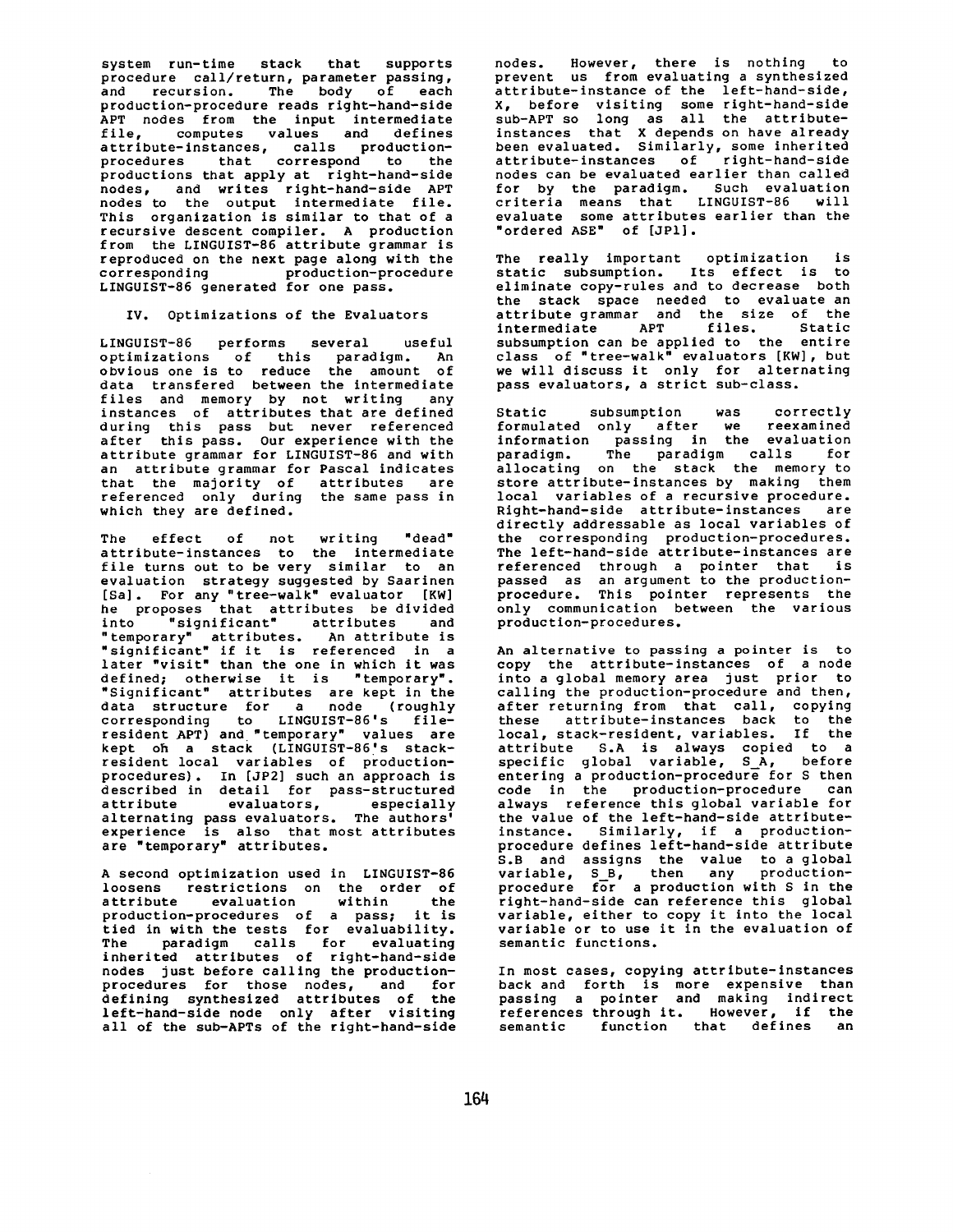```
function$list0 = function COMMA function$1list1 -> FunctionlistLimb.
  ERR = if Isln(function.OBJ, function$1istl.CYCLIC) 
             then local$circularity$msg 
         else no$msg<br>endif,
  endif, # pass 2 
function$1istl.FUNCTS = union$setof(function. OBJ, function$1ist0.FUNCTS), # pass 2 
  function$listl. USED$AOS = union(function.DEF$AOS, function$list0.USED$AOS), # pass 2<br>function$list0.MSGS = cons$msq (commaNT.LINE,ERR,null$name,
                               function$1ist0.MSGS = cons$msg (commaNT.LINE,ERR,null$name, 
                                 merge$msgs(function.MSGS, function$1istl.MSGS )), # pass 3 
  function$1ist0.TEXT$LIST = 
    if not function. EVAL then function$1istl.TEXT$LIST 
                             else 
       cons3(function. SYM$NAME,function. OBJ,function. TEXT,function$1istl.TEXT$LIST) 
     endif \qquad \qquad \qquad \qquad \qquad \qquad \qquad \qquad \qquad \qquad \qquad \qquad \qquad \qquad \qquad \qquad \qquad \qquad \qquad \qquad \qquad \qquad \qquad \qquad \qquad \qquad \qquad \qquad \qquad \qquad \qquad \qquad \qquad \qquad \qquad \qquad{ Production-procedure for pass2. This is a left-to-right pass } 
  procedure FUNCTIONLISTLIMBPP2 (VAR FUNCTIONLIST0 : FUNCTIONLIST PQZ type); 
    VAR 
        FUNCTIONLISTLIMB : FUNCTIONLISTLIMB_PQZ_type;<br>FUNCTION : FUNCTION POZ type;
        FUNCTION : FUNCTION POZ type;<br>COMMA : COMMA POZ type;
        COMMA<br>
FUNCTIONLIST1 : FUNCTIONLIST PO
                            : FUNCTIONLIST PQZ type;
    begin 
       GetNodeFunctionListLimb(FUNCTIONLISTLIMB); 
       GetNodeFunction(FUNCTION); 
            eval inherited attribs here
         FUNCTION.LHSID := FUNCTIONLISTØ.LHSID;
         FUNCTION.LIMBAOS := FUNCTIONLISTØ.LIMBAOS;<br>FUNCTION.AOS := FUNCTIONLISTØ.AOS;
                            := FUNCTIONLIST0.AOS;
         FUNCTION.USEDAOS := FUNCTIONLISTØ.USEDAOS;
         FUNCTION.SYNSYM == FUNCTIONLIST0.SYNSYM; 
       FunctionPP2(FUNCTION); 
       PutNodeFunction(FUNCTION); 
       GetNodeComma(COMMA); 
       PutNodeComma(COMMA); 
       GetNodeFunctionList(FUNCTIONLISTl); 
            eval inherited attribs here
         FUNCTIONLISTI.LHSID := FUNCTIONLIST0.LHSID; 
         FUNCTIONLIST1.LIMBAOS := FUNCTIONLIST0.LIMBAOS;FUNCTIONLISTI.AOS := FUNCTIONLIST0.AOS; 
         FHNCTIONLISTI.SYNSYM := FUNCTIONLIST0.SYNSYM; 
         FUNCTIONLISTI.FUNCTS := UNIONSETOF(FUNCTION.OBJ, FUNCTIONLIST0.FUNCTS); 
         FUNCTIONLISTI.USEDAOS := UNION(FUNCTION.DEFAOS, FUNCTIONLIST0.USEDAOS); 
       FunctionListPP2(FUNCTIONLISTI); 
       PutNodeFunctionList(FUNCTIONLISTl); 
         { eva1 synthesized attribs here } 
       FUNCTIONLIST0.SEMFUNCTS == FUNCTIONLISTI.SEMFUNCTS; 
       FUNCTIONLIST0.CYCLIC == FUNCTIONLIST1.CYCLIC; 
       if ISIN(FUNCTION.OBJ, FUNCTIONLIST1.CYCLIC) 
           then FUNCTIONLISTLIMB.ERR := LOCALCIRCULARITYMSG 
          else FUNCTIONLISTLIMB.ERR := NOMSG; 
       PutNodeFunctionListLimb(FUNCTIONLISTLIMB); 
    end; 
  end FUNCTIONLISTLIMBPP2; 
     A production of the LINGUIST-86 attribute grammar and its automatically generated 
                                         production-procedure
```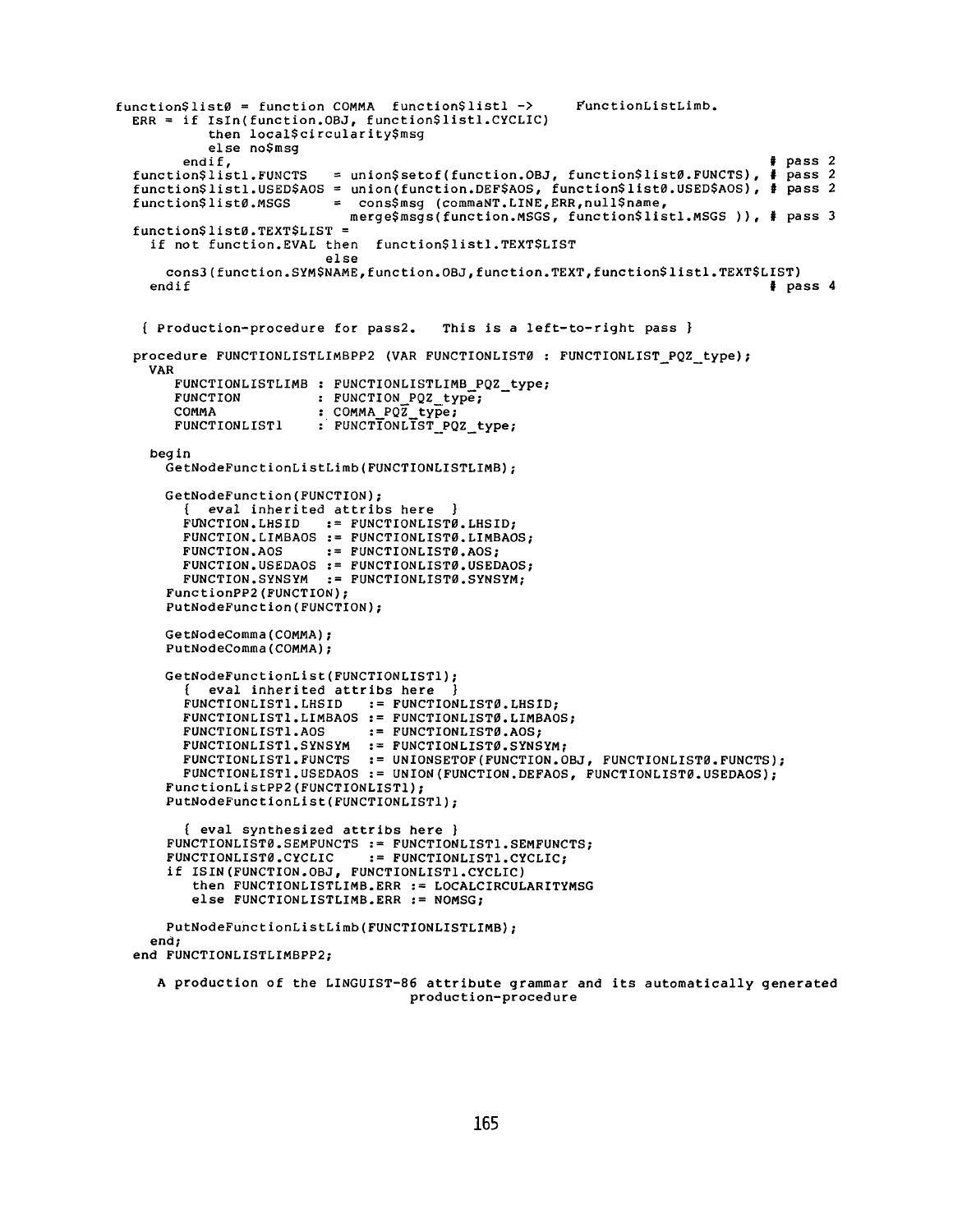attribute-instance is a copy-rule whose right-hand-side is a different instance of the same attribute then no explicit code is required to implement this semantic function. The proper value is already in the global variable. We say that such a copy-rule is "subsumed". Shown below is a simple example of how copy-rules can be subsumed; the subsumed copy-rules are commented out.

```
S ::= X S1 -> ListProd.
   SI.A = S.A,X.A = S.AS.DEFS = S1.DEFS,SI.PRE = UnionSetof(S.PRE,X.OBJ) 
   S.POST = 
     IncrIfTrue(IsIn(X.A,SI.PRE),SI.POST) 
VAR
  X A, S_A : A__attribType; 
  S DEFS : DEFS_attribType; 
procedure ListProdPPi (VAR S : S_type); 
    { this is a right-to-left pass }
```

```
VAR X : X_type; S1 : S_type;
begin 
  GetNodeS (S) ;
```

```
{ S1.A := S.A }SI.PRE := UnionSetof(X.OBJ,S.PRE); 
PPi( S ); 
PutNodeS(S); 
GetNodeX (X) ; 
 X A := S_A;PPI(X);
PutNodeX (X) ;
```

```
{ S.DEFS := SI.DEFS; } 
 SI.POST = 
   IncrIfTrue(IsIn(X.A,Sl.PRE),Sl. POST)
```

```
End ListProdPPi;
```
Static subsumption also reduces the amount of stack space needed to store attributeinstances. If a collection of attributeinstances is being used only to transmit information around the APT via copy-rules then explicit fields in the record that represents the APT node need not be allocated. This can result in significant decrease both in the stack space needed for APT nodes and in the size of the APT file.

The penalty for eliminating this explicit copying is paid at those points where the affected attributes are not defined by *subsumable* copy-rules. In these cases a new value will be assigned to the global variable for propagation to the sub-APT. However, the previous value of the global variable is not "dead"; it may still be referenced in some other part of the tree. Hence the old value must be "saved" in a temporary variable in the productionprocedure's stack-frame. After processing the sub-APT (i.e. upon return from the

call to the production-procedure) the<br>saved value must be "restored" to the saved value must be "restored" global variable. A further complication is that the newly-computed right-hand-side value may be used elsewhere in this production-procedure concurrently with references to the "old" value of the global variable, and after the old value has been restored to the global variable. Below is the production-procedure of the earlier example modified as would be required if attributes S.PRE and S.POST were statically allocated to global variables PRE and POST. procedure ListProdPPi (VAR S : S\_type); { this is a right-to-left pass } VAR X : X\_type; S1 : S\_type; PRE QZP : PRE type; POS~\_QZP : POST\_type; PRE2 ZQP : PRE\_type;  $POST\overline{2}$  zQP : POST type; beg in GetNodeS(S);  ${ S1.A := S.A }$ PRE2 ZQP := UnionSetof(X.OBJ,S.PRE); PRE  $\overline{Q}$ zP := PRE; PRE := PRE2 ZQP; PPi $(\overline{S})$ ; PRE := PRE QZP; POST2 ZQP  $\mathbf{r}$  = POST;  $PutNodeS(S);$ GetNodeX (X) ; **X A** := S A; PPi( X ); PutNodeX (X) ; **{** S.DEFS := SI.DEFS; } POST = IncrIf(IsIn(X.A,PRE2\_ZQP),POST2 ZQP)

End ListProdPPi;

Static subsumption can be even more widely applied by allocating several different attributes to the same global variable. The major restriction is that two different attributes of the same symbol can not be allocated to the same global variable. Many more copy-rules are subsumable by such a strategy and hence can be eliminated. In the example above, S.A and X.A could be allocated to the same variable, thereby enabling us to eliminate the copy-rule "X.A := S.A". On the other hand, global variables may have to be saved/restored more frequently.

In general, the extra code neccessary to save/restore a global variable is as much as the code saved by "subsuming" several copy-rules. For static subsumption to be effective only those attributes that participate in several subsumable copyrules should be statically allocated.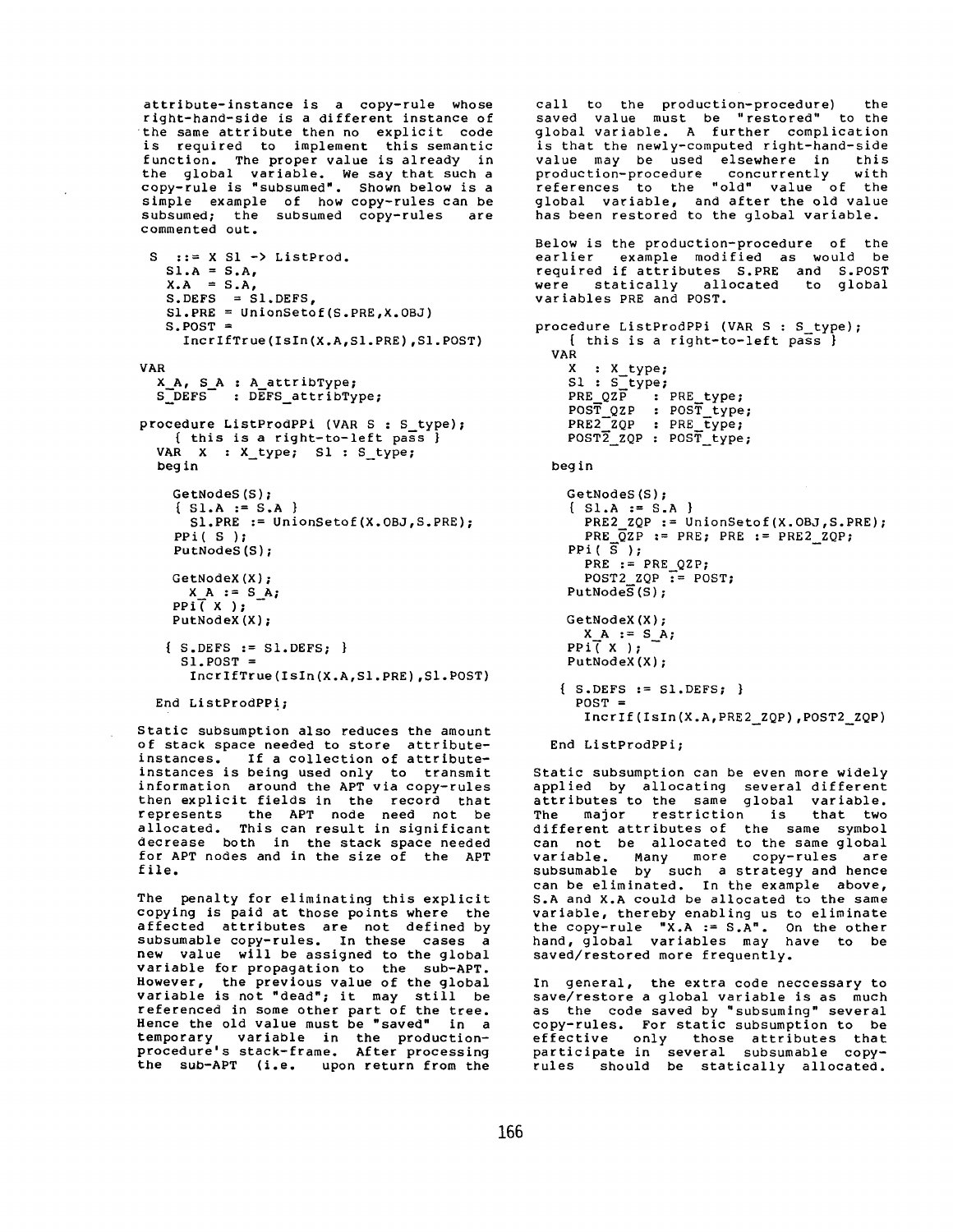LINGUIST-86 statically allocates attributes to decrease the code size of the *evaluator.* There are other criteria that might be important, e.g. time efficiency of the *evaluator* due to not executing the subsumed copy-rules, and the reduced stack height caused by not having to allocate fields in the APT nodes for the statically allocated attributes. But these considerations vary from one APT to another, average values for them are hard to get, and we have not had any serious problems with either stack-height or the time-efficiency of semantic functions.

LINGUIST-86 allocates all static attributes with the same name to the same global variable. The algorithm to determine which attributes will be statically allocated starts by assuming that all attributes are statically allocated. Each attribute is then checked to see if it costs more in code size for it to be static than it would if it were normally *allocated.* This check is based on what percentage of the semantic functions that define this attribute are subsumable copy-rules. The percentage is based on the relative costs of save/restOring a static variable and copying the attribute-instances. If so indicated the attribute is removed from the statically allocated set. When an attribute changes from statically *allocated to* being allocated in the APT node it can make it more expensive for other attributes to be statically allocated. Hence, all remaining static attributes must be reexamined until the process stabilizes. This is an n-cubed algorithm and it does not always find an optimal set of attributes to statically allocate. However, the algorithm is correct and easy to implement and it does eliminate many copy-rules.

Our experience shows *that* it is very effective to allocate to the same global variable all inherited attributes that have the same name. An enormous amount of context information is copied down the tree via inherited attributes. Static subsumption can eliminate such copy-rules with very little cost because this context information is not often *updated.* 

We have used static subsumption to generate *evaluators* for both the LINGUIST-86 attribute grammar *and* our attribute grammar for Pascal. Static *subsumption*  eliminated nearly 2@% of the semantic function evaluation code in LINGUIST-86. It eliminated about 13% of the code that evaluates semantic functions in the Pascal attribute evaluator. At first blush this is disappointing in an optimization that can eliminate up to half of the semantic functions. However, each copy-rule generates very little code, whereas semantic functions that aren't copy-rules

can be quite large. Furthermore, if an optimizing compiler eliminated 10% of the generated code with a single optimization it would be an enormously successful optimization. We also timed versions of LINGUIST-86 that were generated with and without having static subsumption applied. Because the *evaluators* are I/O bound there was no noticable difference in the two times.

Static subsumption has some elements in common with a method investigated by Ganzinger [G], who suggests trying to allocate *attribute-instances to* statically defined variables. His main purpose is to conserve storage by allocating many attribute-instances to the same memory location. However, he tries to do such allocation independent of an attribute evaluation strategy and his results are pessimistic. On the other hand, LINGUIST-86's static subsumption optimization is tailored to a particular evaluation strategy, and static subsumption permits saving and restoring the values in global variables.

The effect of static subsumption similar to some optimizations done by the<br>translator-writing-system GAG [KZ], GAG translator-writing-system GAG [KZ]. uses attribute-stacks and static variables to hold some *attribute-instances* during attribute evaluation. The important difference is that GAG's optimizations are applied based on user-supplied input in the attribute grammar: TRANSFER, INCLUDING, and CONSTITUENT specifications. LINGUIST-86's static subsumption is based solely on the attribute grammar, not on<br>instructions provided outside the instructions provided outside attribute grammar formalism.

## IV. The Input To LINGUIST-86

The input to LINGUIST-86 is an attribute grammar. This includes: a llst of grammar symbols, a llst of attributes for each symbol, a list of productions, and a list of semantic functions associated with each production.

The input to LINGUIST-86 is also the input to our LALR parse-table builder. This latter program ignores all the attributes and semantic functions and just picks out the productions of the underlying contextfree grammar. To assure that the phrasestructure expected by the LINGUIST-86 generated attribute evaluator is the same as that generated by the parser we submit exactly the same input file to both LINGUIST-86 and the parse-table Duilder.

LINGUIST-86 does not contain a programming language embedded within it. LINGUIST-86 does not support the definition of constants, types, or variables; the types of attributes are uninterpreted identifiers; any identifier that is not a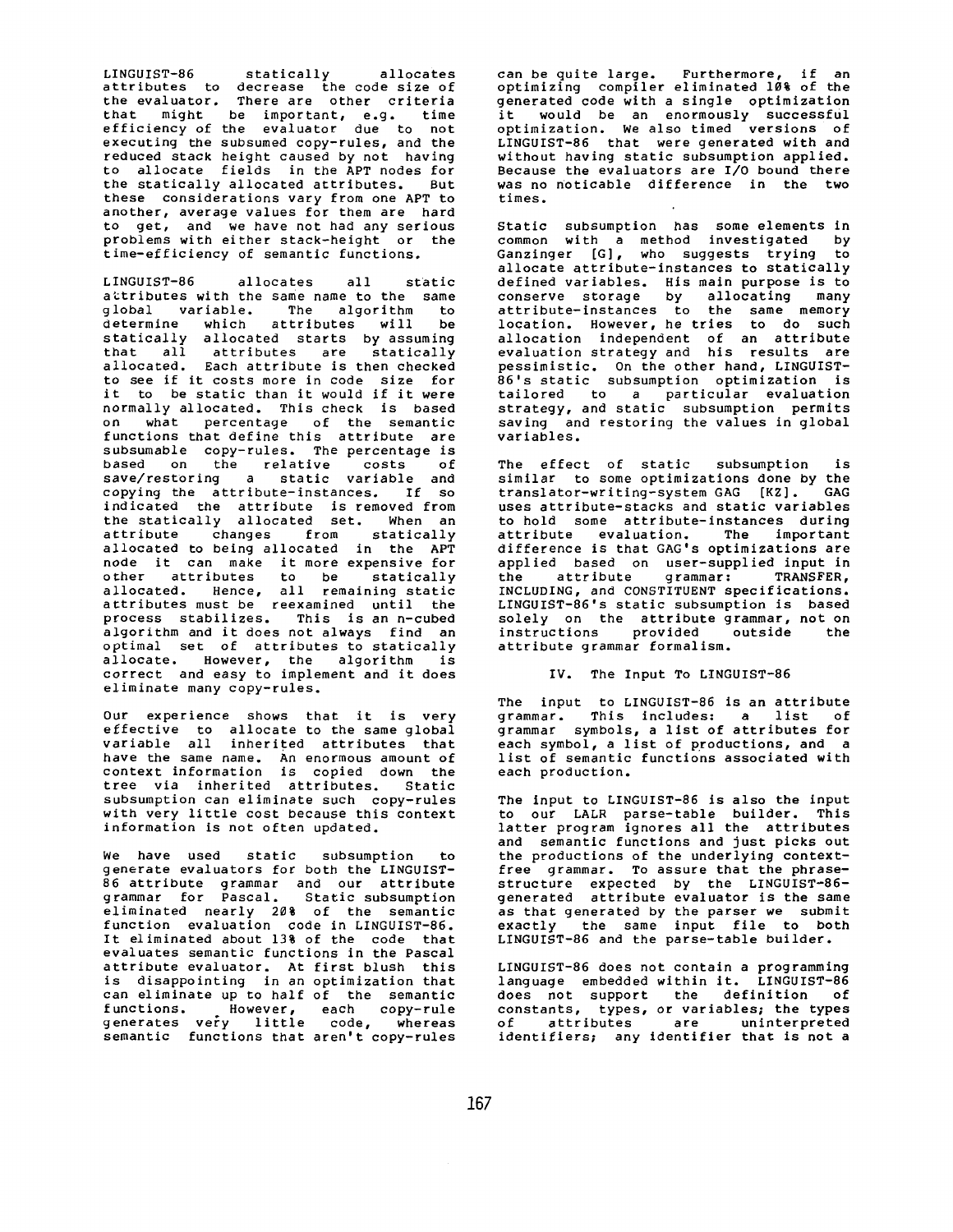grammar symbol, attribute, or attribute type is treated as an uninterpreted constant or function. All type-checking, storage allocation, and interpretation of types, constants, and functions is done by the compiler for the *target* programming language.

The form of the attribute grammars accepted by LINGUIST-86 goes beyond the bare-bones specification in several areas:<br>intrinsic attributes, limb symbols, attributes, limb symbols, implicit copy-rules, and the form of semantic functions. These extensions reflect the pragmatic nature of LINGUIST-86 as a tool that generates evaluators. Each of them is discussed below.

Intrinsic attributes are attributes that are already defined before attribute *evaluation* starts, much as the APT is defined before evaluation starts. In our system, any intrinsic attributes are set by the parser, just as the APT is built by the parser. The attribute grammars we have written use intrinsic attributes to denote the name-table-index of terminal symbols and the location in the source of the text that corresponds to a leaf of the APT. As far as LINGUIST-86 is concerned an intrinsic attribute is like any other attribute except that it is evaluated before any pass. No semantic function can define an intrinsic attribute. Our use of intrinsic attributes, including the term itself, was proposed by Schulz [S].

LINGUIST-86 expects every production that has non-trivial semantics to have a limb symbol. The limb must be declared as a grammar symbol; it forms the third type of grammar symbol, after non-terminals and terminals. The limb is used to construct the name of its production-procedure, and to synchonize the identification of productions with the parser. A limb symbol can have attributes just as any other symbol can. However, these limbattributes do not provide communication between levels of the APT; rather, they serve as names for common sub-expressions used in the semantic functions. Being able to name common sub-expressions is useful. It makes writing the semantic functions easier (i.e. shorter). It makes the code that gets generated shorter. It can reduce the number of attributes that must be written to and read from intermediate files. Like any other attributes, limb attributes must be declared in the symbol section of the input.

Normally, the semantic functions of a production must define all synthesized attributes of the left-hand-side symbol of the production and all inherited attributes of any right-hand-symbol of the production; if not this is an error. In many cases where such definitions are

ommitted LINGUIST-86 "implicit" copy-rules. will supply

Our formula for inserting these implicit<br>copy-rules has two flavors: one for  $copy$ -rules has two flavors: one synthesized *attributes* of the left-handside and one for inherited attributes of the right-hand-side. If R.A is an inherited attribute of rlght-hand-side symbol R which is not defined by any semantic function of this production, and if there is an attribute L.A of the lefthand-side symbol L with the same attribute name, A, then an implicit copy-rule of the form R.A = L.A will be inserted as a semantic function of this production. If L.B is a synthesized attribute of the left-hand-slde symbol L which is not defined by any semantic function of the production and if there is exactly one symbol, R, in the right-hand-slde of the production such that R has a synthesized attribute named B, and if there is only one occurrence of R in the right-hand-slde of the production, then an implicit copyrule of the form L.B = R.B will be inserted. When the listing file for the input attribute grammar is generated each implicit copy-rule is listed immediately after all of the explicit semantic functions of the production.

These implicit copy-rules are analogous in effect to the TRANSFER construct of the GAG system [KZ]. The major difference is that the TRANSFER construct is explicit, whereas our insertion of copy-rules is implicit. LINGUIST-86 does not have any mechanism analogous to GAG's INCLUDING or CONSTITUENT constructs; we feel they detract from an attribute grammar's locality of reference.

The attribute grammar for LINGUIST-86 has 584 semantic functions. 302 of these are copy-rules and 276 of the copy-rules are implicit copy-rules.

The final "extension" supported by LINGUIST-86 concerns the form of semantic functions. The right-hand-side of semantic functions can contain expressions involving some standard infix operators (+, -, AND, OR, =, <>, >, < ), constants (e.g. 0, 14, true), as well as a valueproducing control flow construct, e.g.  $S.A =$  if  $S.B \Leftrightarrow \emptyset$  then  $T.A + 3$ 

else WidthOf(T.C)

endif. Control flow constructs can be nested within one another but they can not occur within the operands of infix operators, or arguments to external functions, i

Furthermore, the left-hand-side of a semantic function can be a list of attribute-occurrences, allowing a single semantic function to define more than one attribute-occurrence. If the right-handside of such a semantic function is an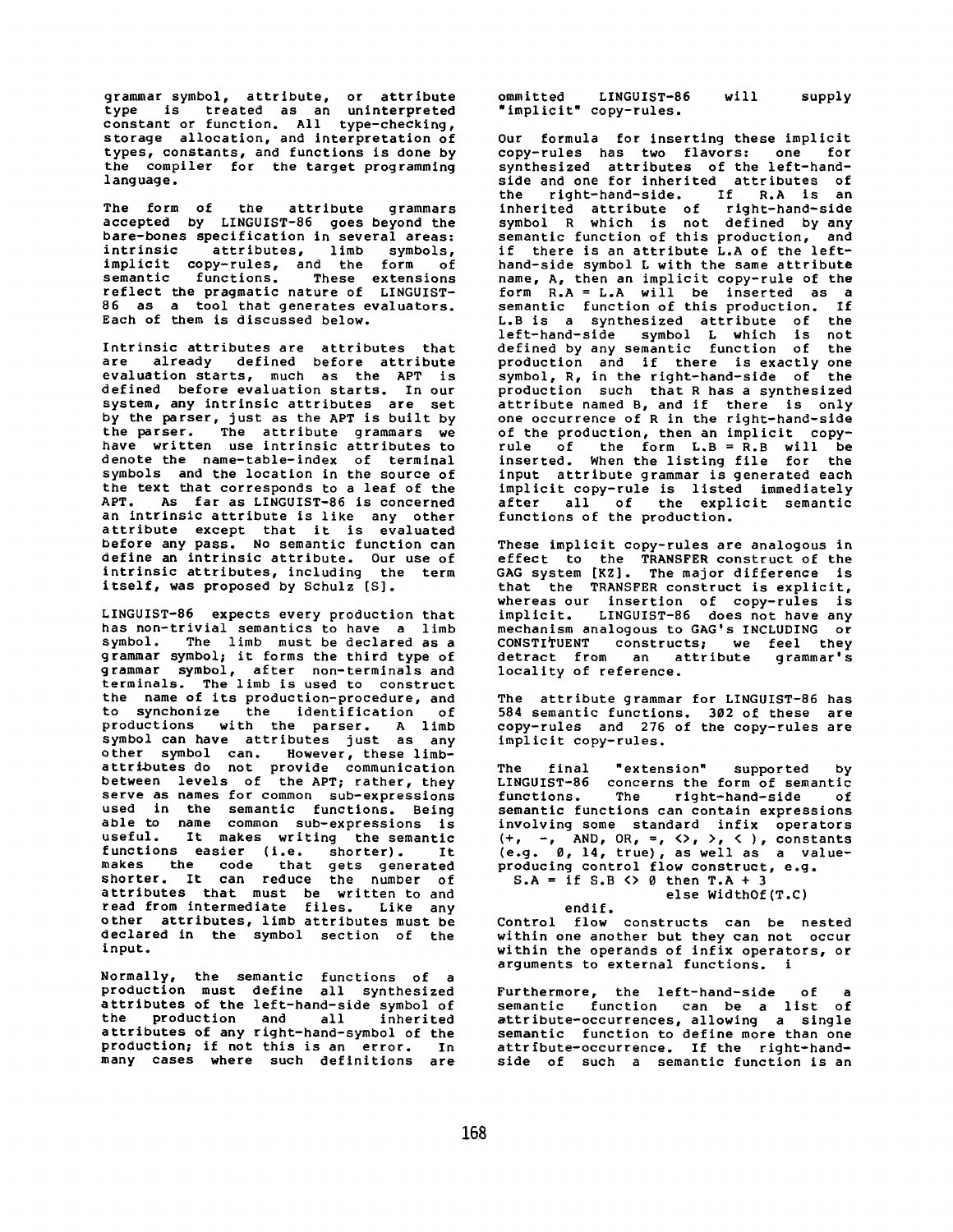```
attrib$1ist.PASS$MSGS, attrib$1ist.MSGS = null$msg$1ist, 
attrib$listØ.STATICS$LIST, attrib$listØ.PUBLICS, attrib$listØ.PRIVATE =<br>if AttribIsStatic(attrib.OBJ) then
       AttribIsStatic(attrib.OBJ)
    if EvalPF(attrib$list0.STATICS,attrib.NAME) <> bottom then
                                             attrib$11stI.STATICS$LIST 
                                                               else 
      consPF(attrib.NAME,attrib.TYPE$NAME,attrlb$11stl.STATICS$LIST) 
    endif, 
    attrib$11stl.PUBLICS, 
    attrib$1istl.PRIVATE 
                                           else 
    attrib$1istl. STATICS$LIST, 
    if EarliestPass < LatestPass then 
      # it can not happen that EarliestPass > LatestPass 
      cons2(attrib.NAME,attrib.TYPESNAME, attrib$1istl.PUBLICS), 
      attrib$1istl.PRIVATE 
    elsif EarliestPass = ThisPass then
      # and hence LatestPass = ThisPass as well 
      attrib$1istl.PUBLICS, 
      cons2(attrib.NAME,attrib.TYPE$NAME, attrib$1istl. PRIVATE) 
    else 
      attrib$1istl. PUBLICS, 
      attrib$1istl.PRIVATE 
    endif 
  endif,
```
Two examples of semantic functions that define more than one attribute-occurrence Figure 5

expression not containing a control-flow construct then the expression is interpreted as the common value of all *attribute-occurrences* on the left-handside; if the right-hand-side expression is an "if" expression the "then" and "else" clauses must also contain a llst of expressions. In the latter case the lefthand-side list of *attribute-occurrences*  must have the same length as the righthand-slde lists of expressions and expression values are assigned to attribute-occurrences pair by pair. Figure 5 gives two examples of semantic functions that define more than one attribute-occurrence.

LINGUIST-86's attribute grammar is 180@ lines long. It contains 159 symbols, 318 attributes, 72 productions, 1202 *attribute-occurrences,* and 584 semantic functions. 3%2 of the semantic functions are copy-rules, a little more than 50%. The percentage of copy-rules is in line with what other researchers have reported [PJ2]. The attribute grammar is evaluable in 4 alternating passes.

V. Operating Characteristics

Although we have refered to LINGUIST-86 as a translator-writing-system it is actually the most important piece of such a system. Other pieces of the system include an LALR parse-table builder and the parser that interprets those tables, a program that generates a lexlcal scanner for a set of regular expressionS, a package that implements a name-table for identifiers, and a package that supports listprocessing.

LINGUIST-86 was itself designed with these tools and generated by them. Its internal organization is indicative of how other generated programs would be organized. LINGUIST-86 is an overlayed, passstructured program consisting of seven overlays and six passes. Each overlay except the fourth makes a pass over the input or some intermediate representation of the input.

The first overlay scans and parses the input, builds the table of all identifiers encountered, writes a right-parse of the input to an intermediate file, and writes a list of all syntactic errors to another intermediate file. The next two overlays do semantic analysis and in the process builds the dictionary of symbols, attributes, and semantic functions. The fourth overlay analyzes the attribute dependencies that are in the dictionary to determine the alternating pass evaluabillty of the attribute grammar. The fifth overlay collects a sequence of semantic messages that will be used to generate the listing. The sixth overlay<br>creates the listing output file. The creates the listing output file. seventh overlay generates one pass of the output attribute evaluator. This overlay is rerun once for each pass of the output evaluator; if the input attribute grammar is evaluable in 4 alternating passes then then the seventh overlay is run 4 times.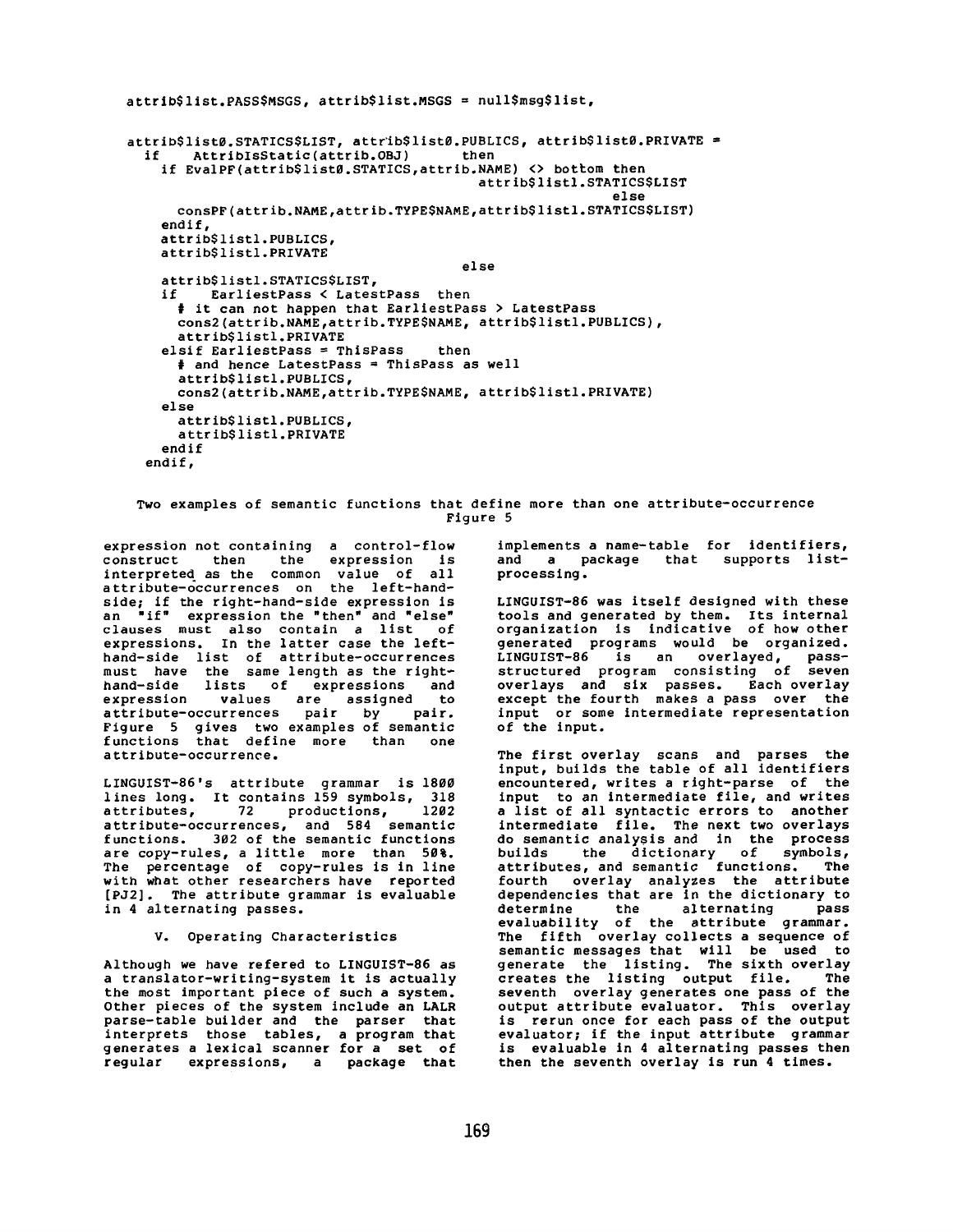Overlay 1 contains the automatically generated scanner tables and parser tables and their interpreters, the scanner and parser. Overlays 2, 3, 5, and 7 are each separate passes of the *automatically*  generated attribute evaluator. The intermediate files that these overlays *manipulate* contain the APT. Overlays 4 and 6 are independent, hand-written procedures.

There are about 55K bytes of code in LINGUIST-86, of which more than 23K bytes are automatically generated attribute evaluators. LINGUIST-86 took 6 man-months to develop, starting from the initial design and going through the point that an automatically generated version of LINGUIST-86 generated itself. Maintainence to and enhancement of LINGUIST-86 has continued since that time, including the addition of the static subsumption optimization.

The size of the 4 automatically generated attribute evaluation passes is:

|          |  |                             | pass 1 - 4292 bytes |
|----------|--|-----------------------------|---------------------|
| pass 2   |  | $\mathcal{L} = \mathcal{L}$ | 6538 bytes          |
| pass 3 - |  |                             | 5414 bytes          |
| pass 4   |  |                             | $-7215$ bytes       |
|          |  |                             | husk - 4065 bytes.  |

The husk of an attribute evaluator module is everything except the semantic functions; included in the husk are the production-procedure declarations, calls to GetNode and PutNode, and recursive calls to production-procedures. For a given grammar the size of the husk is the same for every pass. In some sense the husk represents the "overhead" -in the attribute evaluator. The amount of code generated by the semantic functions can be found by subtracting the code size of the husk from the code size of the attribute evaluator modules. The above figures indicate that the "overhead" in the attribute evaluators is significant. They also show that passes 1 and 3 do less work than passes 2 and 4.

LINGUIST-86 runs on an 8086-based microcomputer system. The system has between 96K and 128K bytes of memory available, depending on configuaration; it does not support virtual memory. Input files, output files, and intermediate files are on either floppy disk or rigid disk.

LINGUIST-86 processes input attribute grammars at between 350 ana 500 lines per minute, excluding the time taken to generate the production-procedures. We exclude this time for comparison purposes because it will depend directly on the number of passes needed to evaluate the attribute grammar, not on the number of input lines This is reasonably competitive with the host systems translator products. These compilers

process high-level language programs at speeds that range between 400 and 900 lines per minute (depending on the language). The time used by each overlay when processing LINGUIST-86'S attribute grammar is shown in the table below.

|                               | parser overlay $-$ | 80 sec.           |
|-------------------------------|--------------------|-------------------|
| first attrib eval overlay -   |                    | $25 \text{ sec.}$ |
| second attrib eval overlay -  |                    | $42 \text{ sec.}$ |
| evaluability test overlay $-$ |                    | 9 sec.            |
| third attrib eval overlay $-$ |                    | $24 \text{ sec.}$ |
| listing generation overlay -  |                    | $63 \text{ sec.}$ |
|                               |                    | TOTAL 243 sec.    |
|                               |                    |                   |

It is quite apparent from these figures that LINGUIST-86 is I/O bound. The two longest overlays are the first, which reads the input, and the last, which generates the listing file. Both are I/O intensive. The first attribute evaluation pass and the third attribute evaluation pass each take about 25 seconds. As is indicated by the code size figures, these two overlays spend a large percentage of their effort just reading and writing the APT file. The second attribute evaluation overlay has significant code other than<br>the production-procedure busks. The the production-procedure husks. timing figures indicate that this pass spends about 20 seconds doing something other than reading and writing APT files. Apparently semantic function evaluation is a minor component of the effort expended by the attribute evaluators.

We have also timed LINGUIST-86 processing our attribute grammar for Pascal. LINGUIST-86 processes this input at a little more than 400 lines per minute.

# Conclusions

LINGUIST-86 is an interesting contribution to the study of translator-writing-systems based on attribute grammars because it produces efficient evaluators from an input that is an attribute grammar. Such features as intrinsic attributes, implicit copy-rules, and sophisticated, list-valued expressions as the right-hand-side of semantic functions facilitate writing attribute grammars and generating evaluators for them but they do not impair an attribute grammar's locality of reference or non-procedural nature. The approach embodied by LINGUIST-86 has been shown effective; LINGUIST-86 is itself a non-trivlal attribute grammar and is selfgenerating.

This research suggests at least two general questions that we would like to pursue further. Since *attribute*  evaluation is I/O bound, can the evaluation paradigm and its implementation be modified or streamlined to be faster? Especially, would some form of virtual memory system significantly speed up the evaluators? The second question is whether a more complete and global